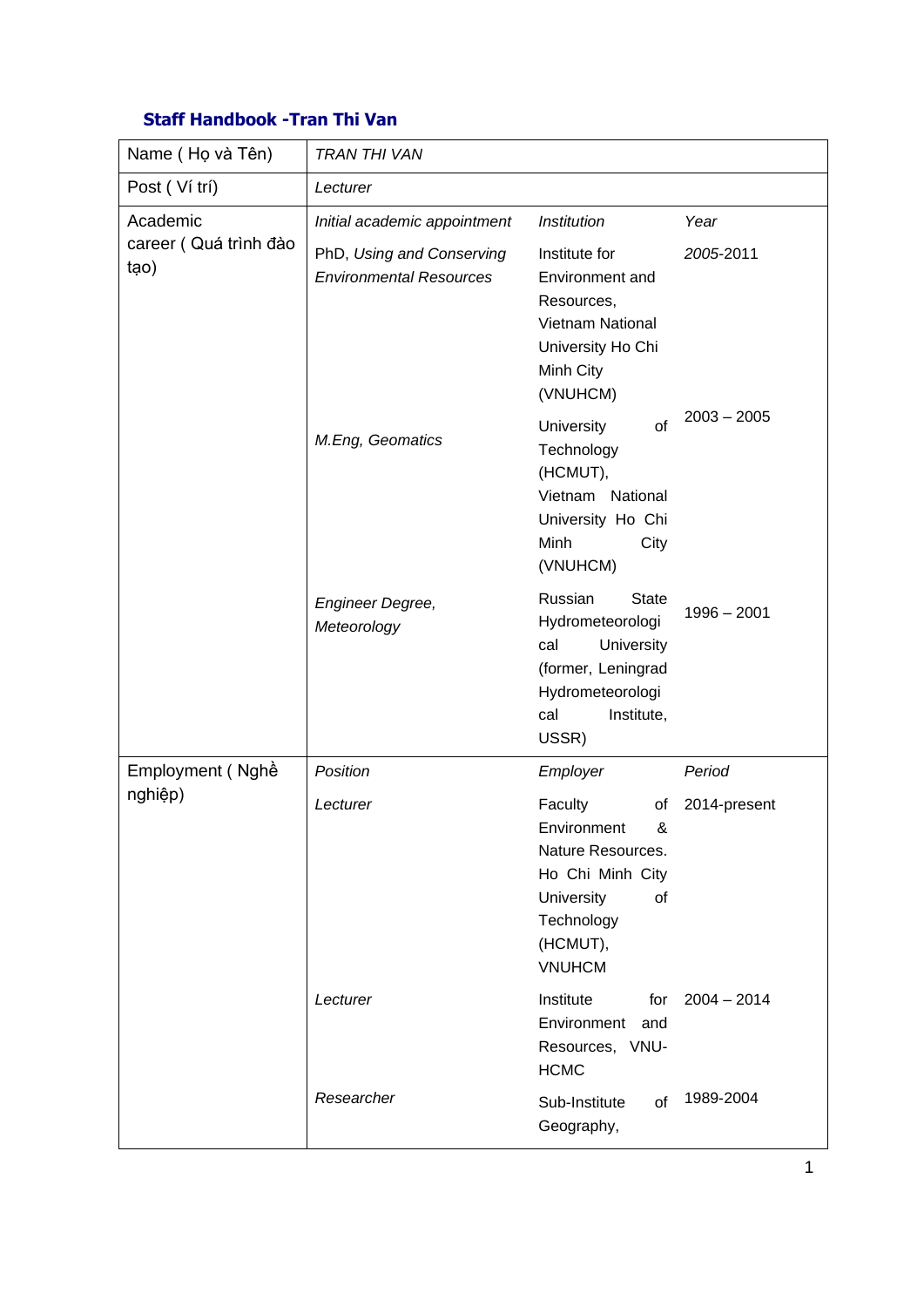|                                                       | Vietnam National<br>Centre for Natural<br>Science<br>and                                                                                                                                  |  |  |
|-------------------------------------------------------|-------------------------------------------------------------------------------------------------------------------------------------------------------------------------------------------|--|--|
|                                                       |                                                                                                                                                                                           |  |  |
|                                                       |                                                                                                                                                                                           |  |  |
|                                                       | Technology                                                                                                                                                                                |  |  |
|                                                       |                                                                                                                                                                                           |  |  |
| Research<br>and                                       | Name of project or research focus ( Tên dự án, đề tài):                                                                                                                                   |  |  |
| development projects<br>over the last 5 years         | Research to determine spatial distribution of surface water quality from<br>1.<br>satellite data, applied to Dau Tieng reservoir (2021-2022; VNU-HCM);                                    |  |  |
| (Thành tích dự án và<br>nghiên cứu trong năm<br>gần ) | 2.<br>Assessing fine dust concentration distribution PM2.5 for Ho Chi Minh city<br>under air pollution risk by integrating satellite data and ground observation<br>(2020 - 2021; HCMUT); |  |  |
|                                                       | Research on assessment of thermal comfort status for Ho Chi Minh city by<br>3.<br>spatial technology approach (2020-2021, HCMUT)                                                          |  |  |
|                                                       | Development of the urban natural environmental quality index based on<br>4.<br>satellite data to assess spatial distribution to support urban suistainble<br>planning (2019-2020, HCMUT)  |  |  |
|                                                       | Research on the development of integrated drought assessment method for<br>5.<br>a territory (2018-2019, HCMUT)                                                                           |  |  |
|                                                       | Application of remote sensing and field data to monitor saline soil in Tra Cu<br>6.<br>district, Tra Vinh province (2018-2019, HCMUT)                                                     |  |  |
|                                                       | Building geographic information system of Mekong Delta (2015-2018,<br>7.<br>Southwest Program, State-level project)                                                                       |  |  |
|                                                       | Study on the effect of thermal environment on urban rain characteristics in<br>8.<br>urban hydrological cycle in Ho Chi Minh City (2016, HCMUT)                                           |  |  |
| Industry collaborations<br>over the last 5 years      | 1.                                                                                                                                                                                        |  |  |
| (Hợp tác với doanh<br>nghiệp)                         |                                                                                                                                                                                           |  |  |
| Patents and<br>proprietary rights                     | Title<br>Year                                                                                                                                                                             |  |  |
| (Sở hữu trí tuệ)                                      |                                                                                                                                                                                           |  |  |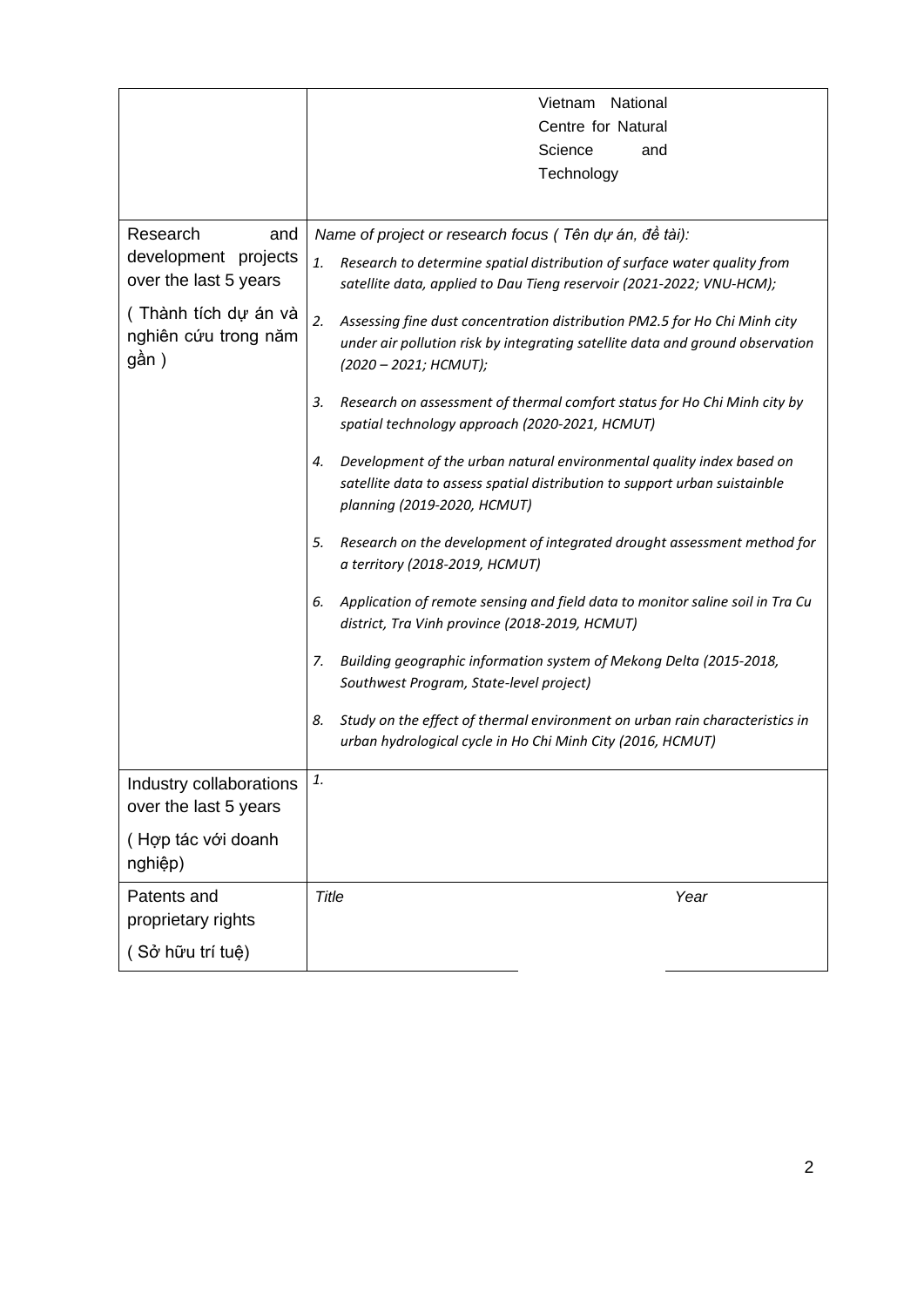| Important publications<br>over the last 5 years | 1. | Vo Quoc Bao, Tran Thi Van*, An Empirical Relationship between PM2.5 and<br>Aerosol Optical Depth from MODIS Satellite Image for Spatial Simulation<br>over Ho Chi Minh City, Vietnam Journal of Science, Technology and                                                                                                                                                                                                                                                                                          |
|-------------------------------------------------|----|------------------------------------------------------------------------------------------------------------------------------------------------------------------------------------------------------------------------------------------------------------------------------------------------------------------------------------------------------------------------------------------------------------------------------------------------------------------------------------------------------------------|
| (Bài Báo nối bật trong                          |    | Engineering (VJSTE), (in press), , 2021                                                                                                                                                                                                                                                                                                                                                                                                                                                                          |
| 5 năm gần)                                      | 2. | Pham Thuy Duong, Tran Thi Van*, Shoreline fluctuation of Can Gio district in<br>the period 1989-2019, Journal of Science and Technology Development -<br>Natural Sciences (in press), VNU-HCM Press, ISSN 1859-0128, , 2021                                                                                                                                                                                                                                                                                      |
|                                                 | 3. | Nguyen Hoang Thong, Le Xuan Thuyen, Tran Thi Van*, Monitoring<br>Techniques For Algae Blooms From Space, Journal of Science and Technology<br>Development - Natural Sciences (in press), VNU-HCM Press, ISSN 1859-0128,<br>, 2021                                                                                                                                                                                                                                                                                |
|                                                 | 4. | Nguyen Ngan Ha, Tran Thi Thu Huong, Pham The Vinh and Tran Thi Van,<br>Surface water pollution risk from Viet Nam water quality index (VN-WQI) in<br>Ca Mau city, Mekong Delta, Nature Environment and Pollution Technology,<br>Vol. 20, No. 4, , 2021                                                                                                                                                                                                                                                           |
|                                                 | 5. | Dinh Thi Kim Phuong, Nguyen Ngan Ha, Tham Thi Ngoc Han, Tran Thi Van,<br>Developing integrated index for evaluating the urban natural environmental<br>quality from remote sensing technology, IOP Conference Series: Earth and<br>Environmental<br>Science,<br>012019,<br>2021.<br>652,                                                                                                                                                                                                                         |
|                                                 | 6. | https://iopscience.iop.org/article/10.1088/1755-1315/652/1/012019<br>Nguyen Trinh Duc Hieu, Nguyen Huu Huan, Hoang Trung Du, Nguyen Minh<br>Hieu, Vo Hai Thi, Nguyen Kim Hanh, Tran Thi Van*, (2020). Spatio - temporal<br>variations of sea surface temperature in coastal waters of Khanh Hoa<br>province (South Viet Nam) during the period of 2010-2019, Journal of Science<br>and Technology Development - Engineering & Technology, VNU-HCM Press,<br><b>ISSN</b><br>1859-0128,<br>$3(4):531-541.$<br>DOI: |
|                                                 | 7. | https://doi.org/10.32508/stdjet.v3i4.750<br>Vinh N.Q., Van T.T. (2020) Resilient Spatial Planning for Drought-Flood<br>Coexistence ('DFC'): Outlook Towards Smart Cities. In: Roggema R., Roggema<br>A. (eds) Smart and Sustainable Cities and Buildings. Springer, Cham.<br>https://doi.org/10.1007/978-3-030-37635-2_3                                                                                                                                                                                         |
|                                                 | 8. | Tran Thi Van, Nguyen Ngan ha, Ha Quoc Viet, Nguyen Dinh Hoang Long, Ha<br>Duong Xuan Bao, (2020). Method of drought evaluation for a territory by the<br>land surface temperature and vegetation relationship from remote sensing<br>data, Journal of Science and Technology Development - Engineering &<br>Technology, 2(4), 306-315. DOI: https://doi.org/10.32508/stdjet.v2i4.610                                                                                                                             |
|                                                 | 9. | Tran Thi Van, Nguyen Duong Lam Toi, Phan Thi Diem Huynh, Nguyen Ngan<br>Ha, Ha Duong Xuan Bao, (2020). Assessing drought from satellite data to<br>support agricultural production, Science & Technology Development Journal<br>Science of The Earth & Environment, 4(1),<br>178-187.<br>DOI:<br>https://doi.org/10.32508/stdjsee.v4i1.510                                                                                                                                                                       |
|                                                 |    | 10. Ha Quoc Viet, Nguyen Thuy Tien, Nguyen Ngan Ha, Ha Duong Xuan Bao, Le<br>Thi Cam Huong, Tran Thi Van*, (2019). Research on detecting CO2<br>concentration to support climate change monitorin, Vietnam Journal of<br>Construction, 4-2019, 53-57                                                                                                                                                                                                                                                             |
|                                                 |    | 11. Ha Duong Xuan Bao, Dang Thi Mai Nhung, Tran Ngoc Xuan Quynh, Vo Quoc<br>Bao, Tran Thi Van*, (2019). Urban rain characteristics in ho chi minh city<br>from satellite and in-situ data, Vietnam Journal of Construction, 4-2019, 35-<br>39                                                                                                                                                                                                                                                                    |
|                                                 |    | 12. Nguyen Ngan Ha, Ha Quoc Viet, Nguyen Dinh Hoang Long, Vu Thi Thuong, Ha<br>Duong Xuan Bao, Tran Thi Van*, (2019). Drought evaluation on a territory by<br>space technology solution, Vietnam Journal of Construction, 4-2019, 40-43                                                                                                                                                                                                                                                                          |
|                                                 |    | 13. Nguyen Hoang Tan Truong, Thi Cam Huong Le, Duong Xuan Bao Ha, Thi Van<br>Tran*, (2019). Remote sensing technology-based estimation of atmospheric<br>CO2 concentration to support efforts to reduce greenhouse gas emissions,                                                                                                                                                                                                                                                                                |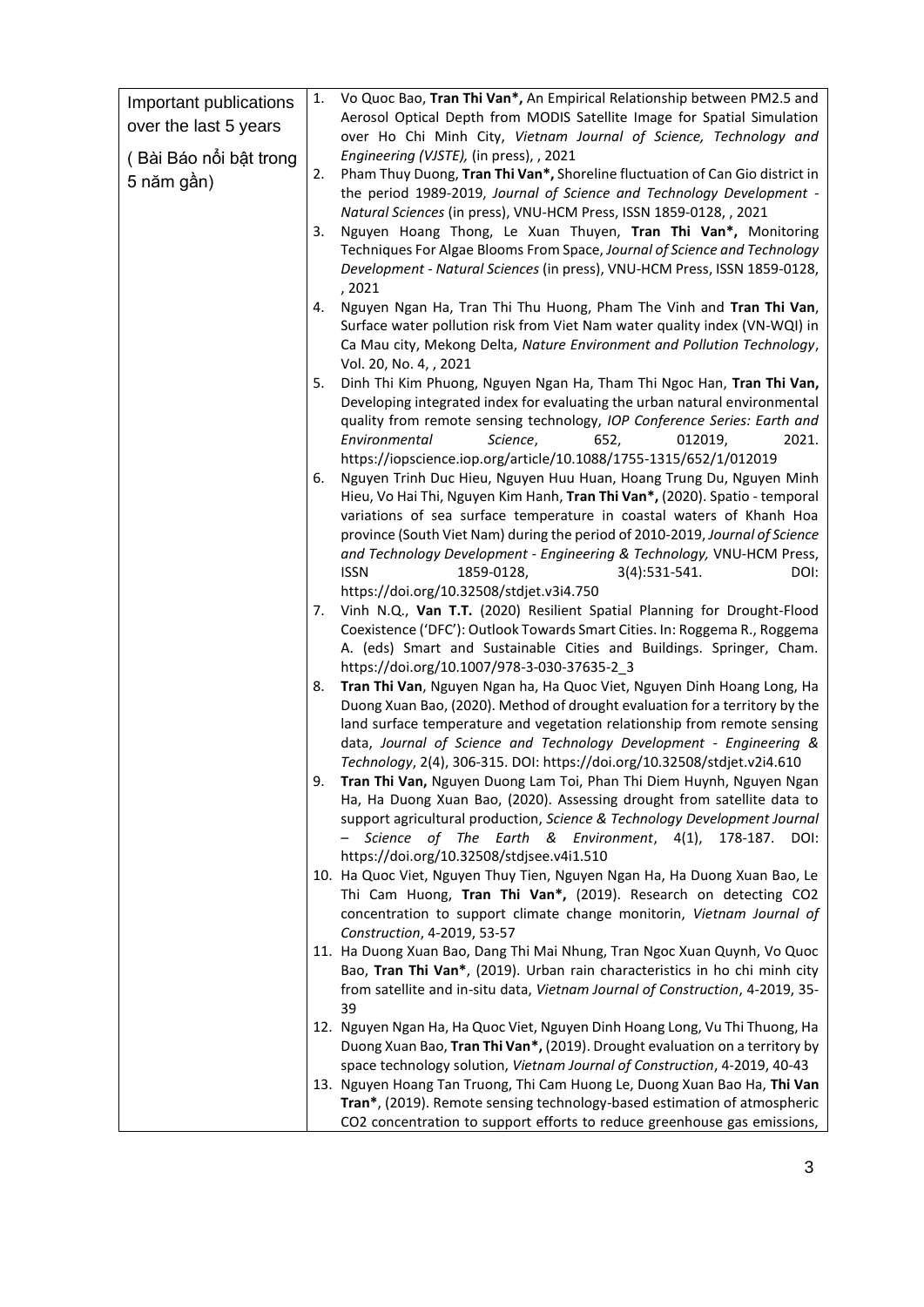| Vietnam Journal of Science, Technology and Engineering (VJSTE), Doi:<br>10.31276/VJSTE.61(4).88-94, 61(4), 88-94<br>14. Phu Cuong Tran, Thi Van Tran*, (2019). Exploiting WebGis technology to<br>build an environmental database to support the environmental<br>management of Ho Chi Minh city, Vietnam Journal of Science, Technology<br>and Engineering (VJSTE), Doi: 10.31276/VJSTE.61(4).76-81, 61(4), 76-81<br>15. Pham Ngo Khoa, Nguyen Van Tinh, Tran Thi Van, (2019). Change of urban<br>land cover and influence on utilities of land resources, Vietnam Journal of<br>Construction, 4-2019, 58-61<br>16. Vo Quoc Bao, Tran Thi Van, (2019). Assessment of PM2.5 dust spatial<br>distribution to support urban green development, Vietnam Journal of<br>Construction, 4-2019, 49-52, 2019<br>17. Nguyen Nguyen Vu, Le Van Trung, Tran Thi Van (2019), Evaluating salinity<br>intrusion in estuaries using remote sensing data integrated in-situ<br>observation, Journal of Science and Technology Development, Special Issue<br>"Science of the Earth and Environment", VNU-HCM Press, ISSN 1859-0128,<br>vol. 14(M1), pp. 65-76. DOI: https://doi.org/10.32508/stdjsee.v2i2.493<br>18. Nguyen Trinh Duc Hieu, Tran Thi Van, Nguyen Huu Huan (2019), Fluctuations<br>of photosynthetic radiation in the South Central Coast from satellite data,<br>Journal of Transportation Science and Technology, Vol 30-02<br>19. Tran Thi Van, Tham Thi Ngoc Han, Pham Khanh Hoa (2018), Assessing the<br>status of green space - a measure of environmental quality towards green<br>urban development for Ho Chi Minh City, Journal of Transportation Science<br>and Technology, vol 29, 56-63, 2018<br>20. Ho Thanh Truc, Tran Thi Van, Vo Thanh Huy (2018), Application of remote<br>sensing to develop a map of the area of flash flood - research potentials for<br>Ky Lo and Phu Yen river basins. Journal of Vietnam Construction, 9, 45-47,<br>2018<br>21. Van, Tran Thi; Tien, Tran Viet; Toi, Nguyen Duong Lam; Bao, Ha Duong Xuan<br>(2018), Risk of Climate Change Impacts on Drought and Forest Fire Based on<br>Spatial Analysis and Satellite Data, Proceedings, MDPI Publisher, ISSN 2504-<br>3900, 2(5), 189<br>22. Van, T.T.; Tran, N.D.H.; Bao, H.D.X.; Phuong, D.T.T.; Hoa, P.K.; Han, T.T.N<br>(2018), Optical Remote Sensing Method for Detecting Urban Green Space as<br>Indicator Serving City Sustainable Development, Proceedings, MDPI<br>Publisher, ISSN 2504-3900, 2(3), 140<br>23. Han, Tham Thi Ngoc; Hoa, Pham Khanh; Khoa, Ha Bao; Van, Tran Thi (2018),<br>Understanding Satellite Image-Based Green Space Distribution for Setting up<br>Solutions on Effective Urban Environment Management, Proceedings, MDPI<br>Publisher, ISSN 2504-3900, 2(10), 570<br>24. Vu, Nguyen Nguyen; Trung, Le Van; Van, Tran Thi (2018), Development of<br>the Statistical Model for Monitoring Salinization in the Mekong Delta of<br>Vietnam Using Remote Sensing Data and In-Situ measurements,<br>Proceedings, MDPI Publisher, ISSN 2504-3900, 2(10, 565<br>25. Thi Van, Tran; Hang Hai, Nguyen; Quoc Bao, Vo; Duong Xuan Bao, Ha (2018),<br>Remote Sensing-Based Aerosol Optical Thickness for Monitoring Particular<br>Matter over the City, Journal of Proceedings, MDPI Publisher, ISSN 2504-<br>3900, 2(7), 362<br>26. Tran Thi Van, Ha Duong Xuan Bao, Nguyen Thi Tuyet Mai (2017), Satellite<br>image-based quantitative assessment of surface urban heat island<br>supporting environmental management at the city level, Journal of<br>Biodiversity and Environmental Sciences (JBES), ISSN 2220-6663, 10(3), 224-<br>https://innspub.net/jbes/satellite-image-based-quantitative-<br>234.<br>assessment-surface-urban-heat-island-supporting-environmental-<br>management-city-level/ |  |
|--------------------------------------------------------------------------------------------------------------------------------------------------------------------------------------------------------------------------------------------------------------------------------------------------------------------------------------------------------------------------------------------------------------------------------------------------------------------------------------------------------------------------------------------------------------------------------------------------------------------------------------------------------------------------------------------------------------------------------------------------------------------------------------------------------------------------------------------------------------------------------------------------------------------------------------------------------------------------------------------------------------------------------------------------------------------------------------------------------------------------------------------------------------------------------------------------------------------------------------------------------------------------------------------------------------------------------------------------------------------------------------------------------------------------------------------------------------------------------------------------------------------------------------------------------------------------------------------------------------------------------------------------------------------------------------------------------------------------------------------------------------------------------------------------------------------------------------------------------------------------------------------------------------------------------------------------------------------------------------------------------------------------------------------------------------------------------------------------------------------------------------------------------------------------------------------------------------------------------------------------------------------------------------------------------------------------------------------------------------------------------------------------------------------------------------------------------------------------------------------------------------------------------------------------------------------------------------------------------------------------------------------------------------------------------------------------------------------------------------------------------------------------------------------------------------------------------------------------------------------------------------------------------------------------------------------------------------------------------------------------------------------------------------------------------------------------------------------------------------------------------------------------------------------------------------------------------------------------------------------------------------------------------------------------------------------------------------------------------------------------------------------------------------------------------------------------------------------------------------------------------------------------------------------------------------------------------------------------------------------------------------------------------------------------------------------------------------------------------------------------------------------------------------------------------------------------|--|
|                                                                                                                                                                                                                                                                                                                                                                                                                                                                                                                                                                                                                                                                                                                                                                                                                                                                                                                                                                                                                                                                                                                                                                                                                                                                                                                                                                                                                                                                                                                                                                                                                                                                                                                                                                                                                                                                                                                                                                                                                                                                                                                                                                                                                                                                                                                                                                                                                                                                                                                                                                                                                                                                                                                                                                                                                                                                                                                                                                                                                                                                                                                                                                                                                                                                                                                                                                                                                                                                                                                                                                                                                                                                                                                                                                                                                          |  |
|                                                                                                                                                                                                                                                                                                                                                                                                                                                                                                                                                                                                                                                                                                                                                                                                                                                                                                                                                                                                                                                                                                                                                                                                                                                                                                                                                                                                                                                                                                                                                                                                                                                                                                                                                                                                                                                                                                                                                                                                                                                                                                                                                                                                                                                                                                                                                                                                                                                                                                                                                                                                                                                                                                                                                                                                                                                                                                                                                                                                                                                                                                                                                                                                                                                                                                                                                                                                                                                                                                                                                                                                                                                                                                                                                                                                                          |  |
|                                                                                                                                                                                                                                                                                                                                                                                                                                                                                                                                                                                                                                                                                                                                                                                                                                                                                                                                                                                                                                                                                                                                                                                                                                                                                                                                                                                                                                                                                                                                                                                                                                                                                                                                                                                                                                                                                                                                                                                                                                                                                                                                                                                                                                                                                                                                                                                                                                                                                                                                                                                                                                                                                                                                                                                                                                                                                                                                                                                                                                                                                                                                                                                                                                                                                                                                                                                                                                                                                                                                                                                                                                                                                                                                                                                                                          |  |
|                                                                                                                                                                                                                                                                                                                                                                                                                                                                                                                                                                                                                                                                                                                                                                                                                                                                                                                                                                                                                                                                                                                                                                                                                                                                                                                                                                                                                                                                                                                                                                                                                                                                                                                                                                                                                                                                                                                                                                                                                                                                                                                                                                                                                                                                                                                                                                                                                                                                                                                                                                                                                                                                                                                                                                                                                                                                                                                                                                                                                                                                                                                                                                                                                                                                                                                                                                                                                                                                                                                                                                                                                                                                                                                                                                                                                          |  |
|                                                                                                                                                                                                                                                                                                                                                                                                                                                                                                                                                                                                                                                                                                                                                                                                                                                                                                                                                                                                                                                                                                                                                                                                                                                                                                                                                                                                                                                                                                                                                                                                                                                                                                                                                                                                                                                                                                                                                                                                                                                                                                                                                                                                                                                                                                                                                                                                                                                                                                                                                                                                                                                                                                                                                                                                                                                                                                                                                                                                                                                                                                                                                                                                                                                                                                                                                                                                                                                                                                                                                                                                                                                                                                                                                                                                                          |  |
|                                                                                                                                                                                                                                                                                                                                                                                                                                                                                                                                                                                                                                                                                                                                                                                                                                                                                                                                                                                                                                                                                                                                                                                                                                                                                                                                                                                                                                                                                                                                                                                                                                                                                                                                                                                                                                                                                                                                                                                                                                                                                                                                                                                                                                                                                                                                                                                                                                                                                                                                                                                                                                                                                                                                                                                                                                                                                                                                                                                                                                                                                                                                                                                                                                                                                                                                                                                                                                                                                                                                                                                                                                                                                                                                                                                                                          |  |
|                                                                                                                                                                                                                                                                                                                                                                                                                                                                                                                                                                                                                                                                                                                                                                                                                                                                                                                                                                                                                                                                                                                                                                                                                                                                                                                                                                                                                                                                                                                                                                                                                                                                                                                                                                                                                                                                                                                                                                                                                                                                                                                                                                                                                                                                                                                                                                                                                                                                                                                                                                                                                                                                                                                                                                                                                                                                                                                                                                                                                                                                                                                                                                                                                                                                                                                                                                                                                                                                                                                                                                                                                                                                                                                                                                                                                          |  |
|                                                                                                                                                                                                                                                                                                                                                                                                                                                                                                                                                                                                                                                                                                                                                                                                                                                                                                                                                                                                                                                                                                                                                                                                                                                                                                                                                                                                                                                                                                                                                                                                                                                                                                                                                                                                                                                                                                                                                                                                                                                                                                                                                                                                                                                                                                                                                                                                                                                                                                                                                                                                                                                                                                                                                                                                                                                                                                                                                                                                                                                                                                                                                                                                                                                                                                                                                                                                                                                                                                                                                                                                                                                                                                                                                                                                                          |  |
|                                                                                                                                                                                                                                                                                                                                                                                                                                                                                                                                                                                                                                                                                                                                                                                                                                                                                                                                                                                                                                                                                                                                                                                                                                                                                                                                                                                                                                                                                                                                                                                                                                                                                                                                                                                                                                                                                                                                                                                                                                                                                                                                                                                                                                                                                                                                                                                                                                                                                                                                                                                                                                                                                                                                                                                                                                                                                                                                                                                                                                                                                                                                                                                                                                                                                                                                                                                                                                                                                                                                                                                                                                                                                                                                                                                                                          |  |
|                                                                                                                                                                                                                                                                                                                                                                                                                                                                                                                                                                                                                                                                                                                                                                                                                                                                                                                                                                                                                                                                                                                                                                                                                                                                                                                                                                                                                                                                                                                                                                                                                                                                                                                                                                                                                                                                                                                                                                                                                                                                                                                                                                                                                                                                                                                                                                                                                                                                                                                                                                                                                                                                                                                                                                                                                                                                                                                                                                                                                                                                                                                                                                                                                                                                                                                                                                                                                                                                                                                                                                                                                                                                                                                                                                                                                          |  |
|                                                                                                                                                                                                                                                                                                                                                                                                                                                                                                                                                                                                                                                                                                                                                                                                                                                                                                                                                                                                                                                                                                                                                                                                                                                                                                                                                                                                                                                                                                                                                                                                                                                                                                                                                                                                                                                                                                                                                                                                                                                                                                                                                                                                                                                                                                                                                                                                                                                                                                                                                                                                                                                                                                                                                                                                                                                                                                                                                                                                                                                                                                                                                                                                                                                                                                                                                                                                                                                                                                                                                                                                                                                                                                                                                                                                                          |  |
|                                                                                                                                                                                                                                                                                                                                                                                                                                                                                                                                                                                                                                                                                                                                                                                                                                                                                                                                                                                                                                                                                                                                                                                                                                                                                                                                                                                                                                                                                                                                                                                                                                                                                                                                                                                                                                                                                                                                                                                                                                                                                                                                                                                                                                                                                                                                                                                                                                                                                                                                                                                                                                                                                                                                                                                                                                                                                                                                                                                                                                                                                                                                                                                                                                                                                                                                                                                                                                                                                                                                                                                                                                                                                                                                                                                                                          |  |
|                                                                                                                                                                                                                                                                                                                                                                                                                                                                                                                                                                                                                                                                                                                                                                                                                                                                                                                                                                                                                                                                                                                                                                                                                                                                                                                                                                                                                                                                                                                                                                                                                                                                                                                                                                                                                                                                                                                                                                                                                                                                                                                                                                                                                                                                                                                                                                                                                                                                                                                                                                                                                                                                                                                                                                                                                                                                                                                                                                                                                                                                                                                                                                                                                                                                                                                                                                                                                                                                                                                                                                                                                                                                                                                                                                                                                          |  |
|                                                                                                                                                                                                                                                                                                                                                                                                                                                                                                                                                                                                                                                                                                                                                                                                                                                                                                                                                                                                                                                                                                                                                                                                                                                                                                                                                                                                                                                                                                                                                                                                                                                                                                                                                                                                                                                                                                                                                                                                                                                                                                                                                                                                                                                                                                                                                                                                                                                                                                                                                                                                                                                                                                                                                                                                                                                                                                                                                                                                                                                                                                                                                                                                                                                                                                                                                                                                                                                                                                                                                                                                                                                                                                                                                                                                                          |  |
|                                                                                                                                                                                                                                                                                                                                                                                                                                                                                                                                                                                                                                                                                                                                                                                                                                                                                                                                                                                                                                                                                                                                                                                                                                                                                                                                                                                                                                                                                                                                                                                                                                                                                                                                                                                                                                                                                                                                                                                                                                                                                                                                                                                                                                                                                                                                                                                                                                                                                                                                                                                                                                                                                                                                                                                                                                                                                                                                                                                                                                                                                                                                                                                                                                                                                                                                                                                                                                                                                                                                                                                                                                                                                                                                                                                                                          |  |
|                                                                                                                                                                                                                                                                                                                                                                                                                                                                                                                                                                                                                                                                                                                                                                                                                                                                                                                                                                                                                                                                                                                                                                                                                                                                                                                                                                                                                                                                                                                                                                                                                                                                                                                                                                                                                                                                                                                                                                                                                                                                                                                                                                                                                                                                                                                                                                                                                                                                                                                                                                                                                                                                                                                                                                                                                                                                                                                                                                                                                                                                                                                                                                                                                                                                                                                                                                                                                                                                                                                                                                                                                                                                                                                                                                                                                          |  |
|                                                                                                                                                                                                                                                                                                                                                                                                                                                                                                                                                                                                                                                                                                                                                                                                                                                                                                                                                                                                                                                                                                                                                                                                                                                                                                                                                                                                                                                                                                                                                                                                                                                                                                                                                                                                                                                                                                                                                                                                                                                                                                                                                                                                                                                                                                                                                                                                                                                                                                                                                                                                                                                                                                                                                                                                                                                                                                                                                                                                                                                                                                                                                                                                                                                                                                                                                                                                                                                                                                                                                                                                                                                                                                                                                                                                                          |  |
|                                                                                                                                                                                                                                                                                                                                                                                                                                                                                                                                                                                                                                                                                                                                                                                                                                                                                                                                                                                                                                                                                                                                                                                                                                                                                                                                                                                                                                                                                                                                                                                                                                                                                                                                                                                                                                                                                                                                                                                                                                                                                                                                                                                                                                                                                                                                                                                                                                                                                                                                                                                                                                                                                                                                                                                                                                                                                                                                                                                                                                                                                                                                                                                                                                                                                                                                                                                                                                                                                                                                                                                                                                                                                                                                                                                                                          |  |
|                                                                                                                                                                                                                                                                                                                                                                                                                                                                                                                                                                                                                                                                                                                                                                                                                                                                                                                                                                                                                                                                                                                                                                                                                                                                                                                                                                                                                                                                                                                                                                                                                                                                                                                                                                                                                                                                                                                                                                                                                                                                                                                                                                                                                                                                                                                                                                                                                                                                                                                                                                                                                                                                                                                                                                                                                                                                                                                                                                                                                                                                                                                                                                                                                                                                                                                                                                                                                                                                                                                                                                                                                                                                                                                                                                                                                          |  |
|                                                                                                                                                                                                                                                                                                                                                                                                                                                                                                                                                                                                                                                                                                                                                                                                                                                                                                                                                                                                                                                                                                                                                                                                                                                                                                                                                                                                                                                                                                                                                                                                                                                                                                                                                                                                                                                                                                                                                                                                                                                                                                                                                                                                                                                                                                                                                                                                                                                                                                                                                                                                                                                                                                                                                                                                                                                                                                                                                                                                                                                                                                                                                                                                                                                                                                                                                                                                                                                                                                                                                                                                                                                                                                                                                                                                                          |  |
|                                                                                                                                                                                                                                                                                                                                                                                                                                                                                                                                                                                                                                                                                                                                                                                                                                                                                                                                                                                                                                                                                                                                                                                                                                                                                                                                                                                                                                                                                                                                                                                                                                                                                                                                                                                                                                                                                                                                                                                                                                                                                                                                                                                                                                                                                                                                                                                                                                                                                                                                                                                                                                                                                                                                                                                                                                                                                                                                                                                                                                                                                                                                                                                                                                                                                                                                                                                                                                                                                                                                                                                                                                                                                                                                                                                                                          |  |
|                                                                                                                                                                                                                                                                                                                                                                                                                                                                                                                                                                                                                                                                                                                                                                                                                                                                                                                                                                                                                                                                                                                                                                                                                                                                                                                                                                                                                                                                                                                                                                                                                                                                                                                                                                                                                                                                                                                                                                                                                                                                                                                                                                                                                                                                                                                                                                                                                                                                                                                                                                                                                                                                                                                                                                                                                                                                                                                                                                                                                                                                                                                                                                                                                                                                                                                                                                                                                                                                                                                                                                                                                                                                                                                                                                                                                          |  |
|                                                                                                                                                                                                                                                                                                                                                                                                                                                                                                                                                                                                                                                                                                                                                                                                                                                                                                                                                                                                                                                                                                                                                                                                                                                                                                                                                                                                                                                                                                                                                                                                                                                                                                                                                                                                                                                                                                                                                                                                                                                                                                                                                                                                                                                                                                                                                                                                                                                                                                                                                                                                                                                                                                                                                                                                                                                                                                                                                                                                                                                                                                                                                                                                                                                                                                                                                                                                                                                                                                                                                                                                                                                                                                                                                                                                                          |  |
|                                                                                                                                                                                                                                                                                                                                                                                                                                                                                                                                                                                                                                                                                                                                                                                                                                                                                                                                                                                                                                                                                                                                                                                                                                                                                                                                                                                                                                                                                                                                                                                                                                                                                                                                                                                                                                                                                                                                                                                                                                                                                                                                                                                                                                                                                                                                                                                                                                                                                                                                                                                                                                                                                                                                                                                                                                                                                                                                                                                                                                                                                                                                                                                                                                                                                                                                                                                                                                                                                                                                                                                                                                                                                                                                                                                                                          |  |
|                                                                                                                                                                                                                                                                                                                                                                                                                                                                                                                                                                                                                                                                                                                                                                                                                                                                                                                                                                                                                                                                                                                                                                                                                                                                                                                                                                                                                                                                                                                                                                                                                                                                                                                                                                                                                                                                                                                                                                                                                                                                                                                                                                                                                                                                                                                                                                                                                                                                                                                                                                                                                                                                                                                                                                                                                                                                                                                                                                                                                                                                                                                                                                                                                                                                                                                                                                                                                                                                                                                                                                                                                                                                                                                                                                                                                          |  |
|                                                                                                                                                                                                                                                                                                                                                                                                                                                                                                                                                                                                                                                                                                                                                                                                                                                                                                                                                                                                                                                                                                                                                                                                                                                                                                                                                                                                                                                                                                                                                                                                                                                                                                                                                                                                                                                                                                                                                                                                                                                                                                                                                                                                                                                                                                                                                                                                                                                                                                                                                                                                                                                                                                                                                                                                                                                                                                                                                                                                                                                                                                                                                                                                                                                                                                                                                                                                                                                                                                                                                                                                                                                                                                                                                                                                                          |  |
|                                                                                                                                                                                                                                                                                                                                                                                                                                                                                                                                                                                                                                                                                                                                                                                                                                                                                                                                                                                                                                                                                                                                                                                                                                                                                                                                                                                                                                                                                                                                                                                                                                                                                                                                                                                                                                                                                                                                                                                                                                                                                                                                                                                                                                                                                                                                                                                                                                                                                                                                                                                                                                                                                                                                                                                                                                                                                                                                                                                                                                                                                                                                                                                                                                                                                                                                                                                                                                                                                                                                                                                                                                                                                                                                                                                                                          |  |
|                                                                                                                                                                                                                                                                                                                                                                                                                                                                                                                                                                                                                                                                                                                                                                                                                                                                                                                                                                                                                                                                                                                                                                                                                                                                                                                                                                                                                                                                                                                                                                                                                                                                                                                                                                                                                                                                                                                                                                                                                                                                                                                                                                                                                                                                                                                                                                                                                                                                                                                                                                                                                                                                                                                                                                                                                                                                                                                                                                                                                                                                                                                                                                                                                                                                                                                                                                                                                                                                                                                                                                                                                                                                                                                                                                                                                          |  |
|                                                                                                                                                                                                                                                                                                                                                                                                                                                                                                                                                                                                                                                                                                                                                                                                                                                                                                                                                                                                                                                                                                                                                                                                                                                                                                                                                                                                                                                                                                                                                                                                                                                                                                                                                                                                                                                                                                                                                                                                                                                                                                                                                                                                                                                                                                                                                                                                                                                                                                                                                                                                                                                                                                                                                                                                                                                                                                                                                                                                                                                                                                                                                                                                                                                                                                                                                                                                                                                                                                                                                                                                                                                                                                                                                                                                                          |  |
|                                                                                                                                                                                                                                                                                                                                                                                                                                                                                                                                                                                                                                                                                                                                                                                                                                                                                                                                                                                                                                                                                                                                                                                                                                                                                                                                                                                                                                                                                                                                                                                                                                                                                                                                                                                                                                                                                                                                                                                                                                                                                                                                                                                                                                                                                                                                                                                                                                                                                                                                                                                                                                                                                                                                                                                                                                                                                                                                                                                                                                                                                                                                                                                                                                                                                                                                                                                                                                                                                                                                                                                                                                                                                                                                                                                                                          |  |
|                                                                                                                                                                                                                                                                                                                                                                                                                                                                                                                                                                                                                                                                                                                                                                                                                                                                                                                                                                                                                                                                                                                                                                                                                                                                                                                                                                                                                                                                                                                                                                                                                                                                                                                                                                                                                                                                                                                                                                                                                                                                                                                                                                                                                                                                                                                                                                                                                                                                                                                                                                                                                                                                                                                                                                                                                                                                                                                                                                                                                                                                                                                                                                                                                                                                                                                                                                                                                                                                                                                                                                                                                                                                                                                                                                                                                          |  |
|                                                                                                                                                                                                                                                                                                                                                                                                                                                                                                                                                                                                                                                                                                                                                                                                                                                                                                                                                                                                                                                                                                                                                                                                                                                                                                                                                                                                                                                                                                                                                                                                                                                                                                                                                                                                                                                                                                                                                                                                                                                                                                                                                                                                                                                                                                                                                                                                                                                                                                                                                                                                                                                                                                                                                                                                                                                                                                                                                                                                                                                                                                                                                                                                                                                                                                                                                                                                                                                                                                                                                                                                                                                                                                                                                                                                                          |  |
|                                                                                                                                                                                                                                                                                                                                                                                                                                                                                                                                                                                                                                                                                                                                                                                                                                                                                                                                                                                                                                                                                                                                                                                                                                                                                                                                                                                                                                                                                                                                                                                                                                                                                                                                                                                                                                                                                                                                                                                                                                                                                                                                                                                                                                                                                                                                                                                                                                                                                                                                                                                                                                                                                                                                                                                                                                                                                                                                                                                                                                                                                                                                                                                                                                                                                                                                                                                                                                                                                                                                                                                                                                                                                                                                                                                                                          |  |
|                                                                                                                                                                                                                                                                                                                                                                                                                                                                                                                                                                                                                                                                                                                                                                                                                                                                                                                                                                                                                                                                                                                                                                                                                                                                                                                                                                                                                                                                                                                                                                                                                                                                                                                                                                                                                                                                                                                                                                                                                                                                                                                                                                                                                                                                                                                                                                                                                                                                                                                                                                                                                                                                                                                                                                                                                                                                                                                                                                                                                                                                                                                                                                                                                                                                                                                                                                                                                                                                                                                                                                                                                                                                                                                                                                                                                          |  |
|                                                                                                                                                                                                                                                                                                                                                                                                                                                                                                                                                                                                                                                                                                                                                                                                                                                                                                                                                                                                                                                                                                                                                                                                                                                                                                                                                                                                                                                                                                                                                                                                                                                                                                                                                                                                                                                                                                                                                                                                                                                                                                                                                                                                                                                                                                                                                                                                                                                                                                                                                                                                                                                                                                                                                                                                                                                                                                                                                                                                                                                                                                                                                                                                                                                                                                                                                                                                                                                                                                                                                                                                                                                                                                                                                                                                                          |  |
|                                                                                                                                                                                                                                                                                                                                                                                                                                                                                                                                                                                                                                                                                                                                                                                                                                                                                                                                                                                                                                                                                                                                                                                                                                                                                                                                                                                                                                                                                                                                                                                                                                                                                                                                                                                                                                                                                                                                                                                                                                                                                                                                                                                                                                                                                                                                                                                                                                                                                                                                                                                                                                                                                                                                                                                                                                                                                                                                                                                                                                                                                                                                                                                                                                                                                                                                                                                                                                                                                                                                                                                                                                                                                                                                                                                                                          |  |
|                                                                                                                                                                                                                                                                                                                                                                                                                                                                                                                                                                                                                                                                                                                                                                                                                                                                                                                                                                                                                                                                                                                                                                                                                                                                                                                                                                                                                                                                                                                                                                                                                                                                                                                                                                                                                                                                                                                                                                                                                                                                                                                                                                                                                                                                                                                                                                                                                                                                                                                                                                                                                                                                                                                                                                                                                                                                                                                                                                                                                                                                                                                                                                                                                                                                                                                                                                                                                                                                                                                                                                                                                                                                                                                                                                                                                          |  |
|                                                                                                                                                                                                                                                                                                                                                                                                                                                                                                                                                                                                                                                                                                                                                                                                                                                                                                                                                                                                                                                                                                                                                                                                                                                                                                                                                                                                                                                                                                                                                                                                                                                                                                                                                                                                                                                                                                                                                                                                                                                                                                                                                                                                                                                                                                                                                                                                                                                                                                                                                                                                                                                                                                                                                                                                                                                                                                                                                                                                                                                                                                                                                                                                                                                                                                                                                                                                                                                                                                                                                                                                                                                                                                                                                                                                                          |  |
|                                                                                                                                                                                                                                                                                                                                                                                                                                                                                                                                                                                                                                                                                                                                                                                                                                                                                                                                                                                                                                                                                                                                                                                                                                                                                                                                                                                                                                                                                                                                                                                                                                                                                                                                                                                                                                                                                                                                                                                                                                                                                                                                                                                                                                                                                                                                                                                                                                                                                                                                                                                                                                                                                                                                                                                                                                                                                                                                                                                                                                                                                                                                                                                                                                                                                                                                                                                                                                                                                                                                                                                                                                                                                                                                                                                                                          |  |
|                                                                                                                                                                                                                                                                                                                                                                                                                                                                                                                                                                                                                                                                                                                                                                                                                                                                                                                                                                                                                                                                                                                                                                                                                                                                                                                                                                                                                                                                                                                                                                                                                                                                                                                                                                                                                                                                                                                                                                                                                                                                                                                                                                                                                                                                                                                                                                                                                                                                                                                                                                                                                                                                                                                                                                                                                                                                                                                                                                                                                                                                                                                                                                                                                                                                                                                                                                                                                                                                                                                                                                                                                                                                                                                                                                                                                          |  |
|                                                                                                                                                                                                                                                                                                                                                                                                                                                                                                                                                                                                                                                                                                                                                                                                                                                                                                                                                                                                                                                                                                                                                                                                                                                                                                                                                                                                                                                                                                                                                                                                                                                                                                                                                                                                                                                                                                                                                                                                                                                                                                                                                                                                                                                                                                                                                                                                                                                                                                                                                                                                                                                                                                                                                                                                                                                                                                                                                                                                                                                                                                                                                                                                                                                                                                                                                                                                                                                                                                                                                                                                                                                                                                                                                                                                                          |  |
|                                                                                                                                                                                                                                                                                                                                                                                                                                                                                                                                                                                                                                                                                                                                                                                                                                                                                                                                                                                                                                                                                                                                                                                                                                                                                                                                                                                                                                                                                                                                                                                                                                                                                                                                                                                                                                                                                                                                                                                                                                                                                                                                                                                                                                                                                                                                                                                                                                                                                                                                                                                                                                                                                                                                                                                                                                                                                                                                                                                                                                                                                                                                                                                                                                                                                                                                                                                                                                                                                                                                                                                                                                                                                                                                                                                                                          |  |
|                                                                                                                                                                                                                                                                                                                                                                                                                                                                                                                                                                                                                                                                                                                                                                                                                                                                                                                                                                                                                                                                                                                                                                                                                                                                                                                                                                                                                                                                                                                                                                                                                                                                                                                                                                                                                                                                                                                                                                                                                                                                                                                                                                                                                                                                                                                                                                                                                                                                                                                                                                                                                                                                                                                                                                                                                                                                                                                                                                                                                                                                                                                                                                                                                                                                                                                                                                                                                                                                                                                                                                                                                                                                                                                                                                                                                          |  |